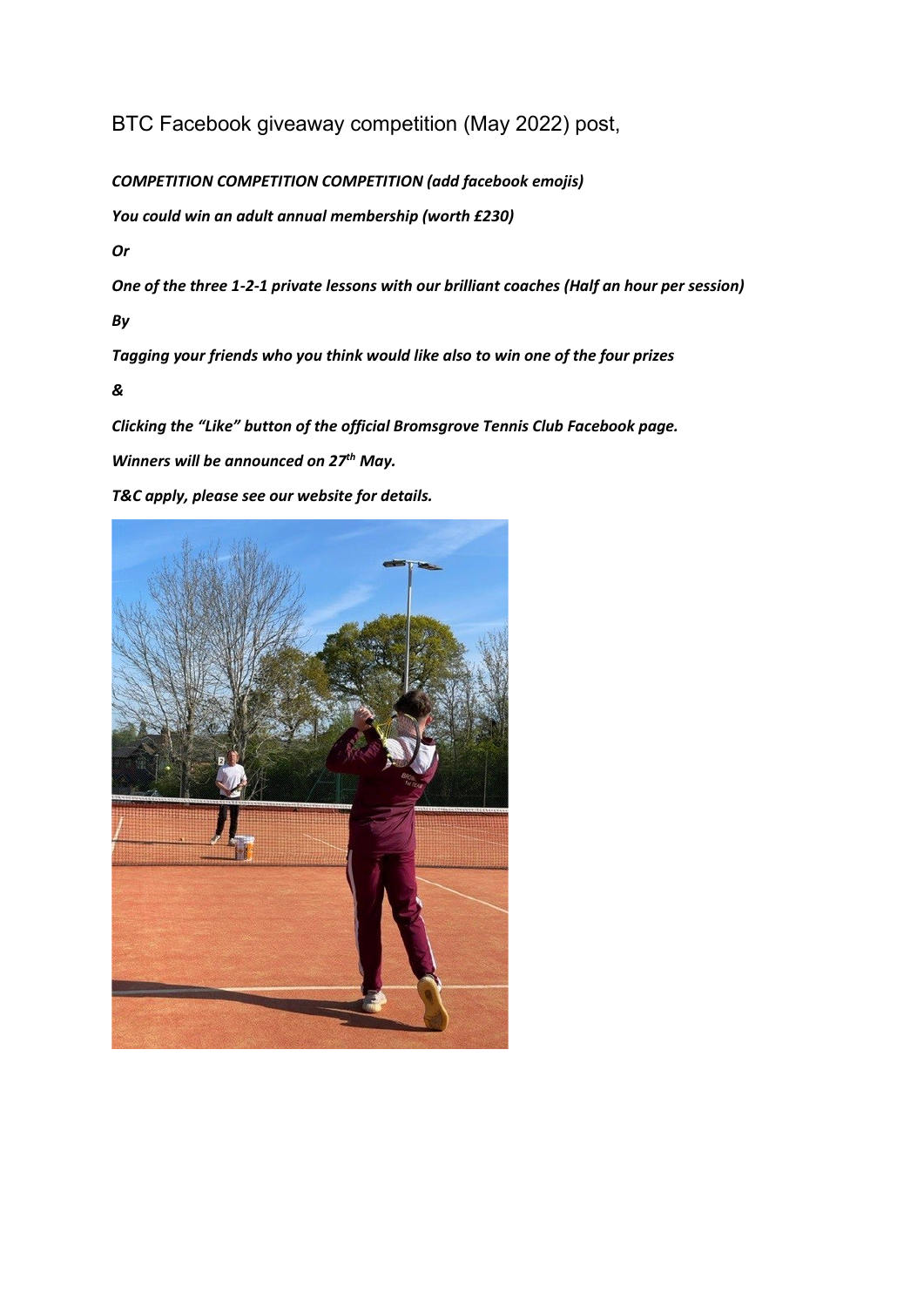Competition: Facebook giveaway competition (May 2022) Terms and **Conditions** 

**The promoter of Bromsgrove Tennis Club Prize Draw Competition ("Prize Draw") is Bromsgrove Tennis Club ("Promoter").**

**1. Eligibility**

**1.1. This Prize Draw is open to individuals based in the UK over the age of 18, except for employees of the Promoter, their immediate family, sponsors of the Prize Draw and their employees who are directly associated with the administration of the Prize Draw.**

**1.2. Individuals who are under the age of 18 must have the consent of a parent or guardian over 18 to enter the Prize Draw. The Promoter reserves the right to obtain proof of such consent and to refuse entry or to choose another winner if such proof, where requested, has not been given.**

**1.3. All Entries by the entrant must be submitted via the Promoter's Facebook account. Facebook.com/bromsgrovetennisclub**

**2. The Prize Draw**

**2.1. The title of the prize draw is Bromsgrove Tennis Club Prize Draw Competition 3. How to enter**

**3.1. To enter the Prize Draw entrants must:**

**3.1.1. "Like" the Promoter's official Facebook page;**

**3.1.2. "Tag" friends who may be interested in winning the prizes;**

**3.2. Multiple entries are permitted**

**3.3. Entries must be made between 6:30pm BST on the 17/05/2022 and 6:30pm BST on the 27/05/2022 to be valid ("Prize Draw Period").** 

**3.4. Entries received after the end of each Prize Draw Period will not be valid.**

**3.5. No bulk, third party or automated entries are permitted.**

**3.6. All entrants (including the winner) must comply with any reasonable directions given to him or her by the Promoter in connection with the Prize Draw. Failure to comply with such directions may result in an invalid Entry and/or withdrawal of the Prize.**

**4. Winner selection and contact**

**4.1. The winner of the Prize Draw will be announced on the Promotor's Facebook account on 27/05/2022.**

**4.2. The winner will be selected by random selection via electronic means. The decision of the Promotor shall be final. No correspondence will be entered into in respect of any decision made in connection with this Prize Draw.**

**4.3. The Promoter will contact the winner personally as soon as practicable after the Announcement Date by posting an announcement post with the Winners' names on the Promotor's Facebook Page. The Promoter will ask the Winner to provide further details in relation to the Prize (the "Details"). The Winner must provide the Details in order to claim the Prize.**

**4.4. If any Winner fails to provide their Details to the Promoter within 48 hours of the Promoter contacting the winner and asking them to provide the Details in accordance with clause 4.3 then the Promoter acting in its absolute discretion may:**

**4.4.1. make further attempts to contact that Winner; and/or**

**4.4.2. withdraw the Prize from that Winner.**

**4.5. If the Prize is declined by a Winner or is withdrawn from a Winner by the Promoter, the declining or forfeiting Winner will continue to be subject to the provisions of these Terms and Conditions; and the Promoter may offer the Prize to a new Winner by random selection in accordance with this clause 4.3.**

**5. Prize**

**5.1. The prize comprises of one (1) adult annual tennis membership for one (1) Winner and one of the three (3) private half hour lessons with a coach for three separate winners (" the Prize").**

**5.2. The Prize is subject to availability.**

**5.3. The Prize is non-transferable and non-refundable and the Winners cannot request any alternative prize (cash or otherwise).**